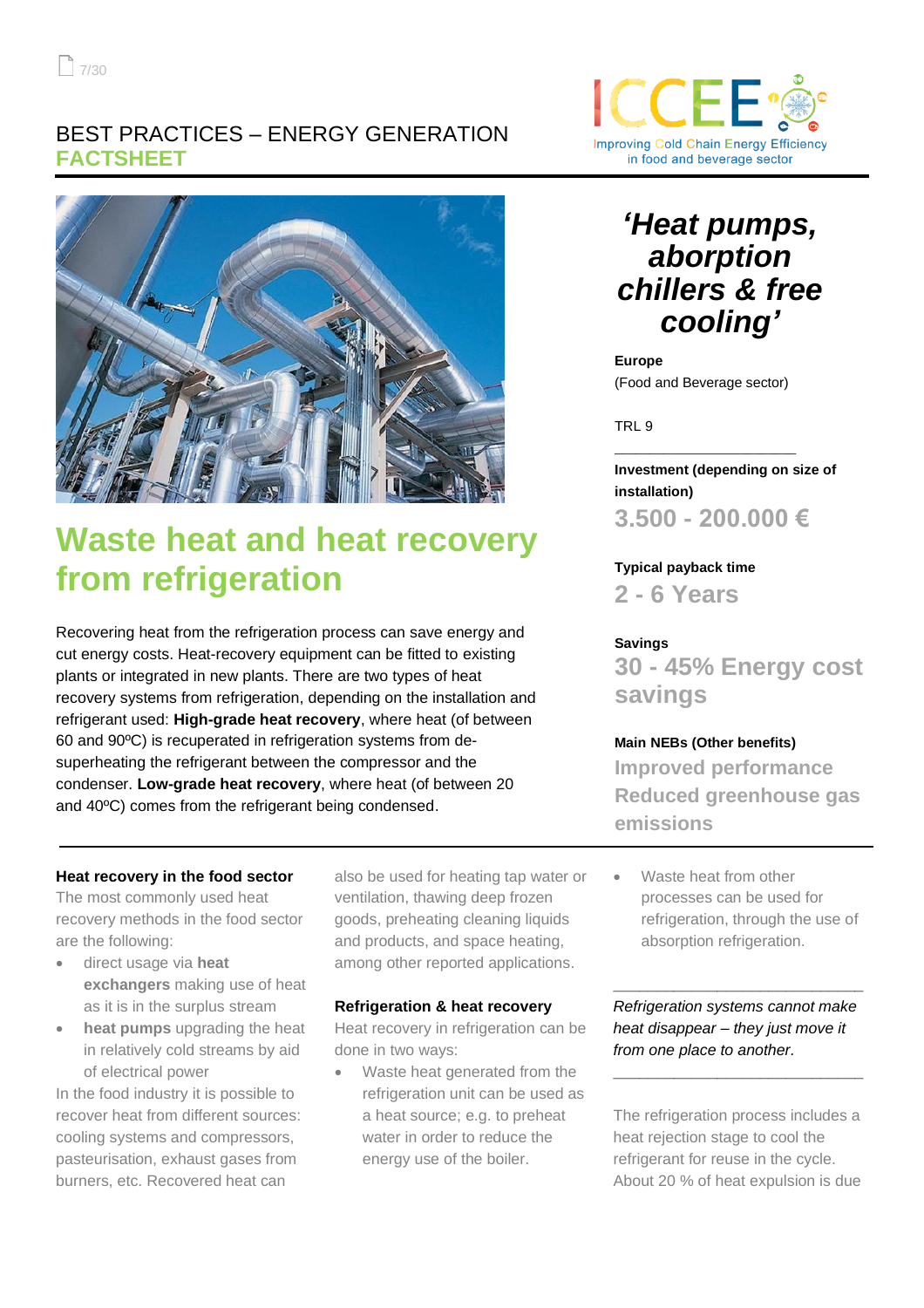## BEST PRACTICES – ENERGY GENERATION **FACTSHEET**

to 'de-superheating' of the refrigerant prior to condensation, and this heat has potential to be recovered as 'high-grade' heat for other purposes. One way you can do this is to install a de-superheater ahead of the condenser in the circuit. The amount of heat that can be recovered from a refrigeration system will be heavily influenced by

#### **Useful tips for implementing heat recovery systems in refrigeration:**

- Ensure that the system is operating as efficiently as possible
- Ensure that there are no refrigerant leaks
- Consider linking a heat pump (in case you need upgrade remaining lowgrade heat)

the temperature required for use. The higher the required temperature (typically up to a maximum of around 65°C), the lower the amount of heat from refrigeration that can be recovered. Heat pumps are generally only a good solution when the site energy recovery has been fully optimized and only low-grade heat remains.

#### **Absorption chillers: Best practice for optimizing performance**

Absorption chillers use heat, instead of mechanical energy, to provide cooling. Compared to mechanical chillers, absorption chillers have a low coefficient of performance (COP = chiller output/heat input).

Nonetheless, they can substantially reduce operating costs because they

are driven by low-grade waste heat, while traditional vapor compression chillers must be motor- or enginedriven.

#### **Use waste heat only if waste heat**

#### **Example:**

In a plant where low-pressure steam is currently being exhausted to the atmosphere, a mechanical chiller with a COP of 4.0 is used 4,000 hours per year (hr/yr) to produce an average of 300 tons of refrigeration. The cost of electricity at the plant is 0.13 € per kilowatt-hour (kWh). An absorption unit requiring 2.4 tons per hour of 2 bar steam could replace the mechanical chiller, providing annual electrical cost savings of:

Annual Savings = 300 t x (3.5 kWh/t / 4.0) x 4,000 hr/yr x 0.13 €/kWh = 136,500 €

#### **is unavoidable**

For the improvement of industrial energy efficiency waste heat recovery takes on a certain special role, as it should only be considered after the causes of the heat generation have been reduced as far as possible. Therefore, the following questions should be answered before a more detailed examination of waste heat recovery

- **Dimensioning: Is the underlying** process correctly dimensioned or is there unnecessary capacity?
- **Control:** Is the plant or process correctly controlled (e.g. ineffi-



cient operating points or idle times)?

- **Temperature level**: Is the currently selected temperature actually required?
- **Insulation**: Can better insulation reduce the amount of waste heat?
- **Alternatives**: Are energetically more advantageous alternative processes applicable?

#### **No recovery, then free cooling**

Free cooling is a fast and effective, economic method of using low external air temperatures. It can be used to assist in cooling water for industrial processes or in HVAC systems. When outdoor temperatures are lower relative to indoor temperatures, this system utilizes the cool outdoor air as a free cooling source. In this manner, the system replaces the chiller in traditional air conditioning systems while achieving the same cooling result. A free cooling coil is installed in series with the chiller system's evaporator so in lower ambient conditions partial or 100% free cooling can be achieved.

#### *Free cooling operation, makes the most of natural low ambient temperatures and in doing so benefits from a reduction in energy costs of up to 80%.*

**\_\_\_\_\_\_\_\_\_\_\_\_\_\_\_\_\_\_\_\_\_\_\_\_\_\_\_\_\_**

**\_\_\_\_\_\_\_\_\_\_\_\_\_\_\_\_\_\_\_\_\_\_\_\_\_\_\_\_\_**

In winter, when outdoor temperatures are low enough, the water is chilled solely by the free cooling coil. This allows the chillers' compressors to stop operating, saving significant amounts of energy. The only electrical power used in